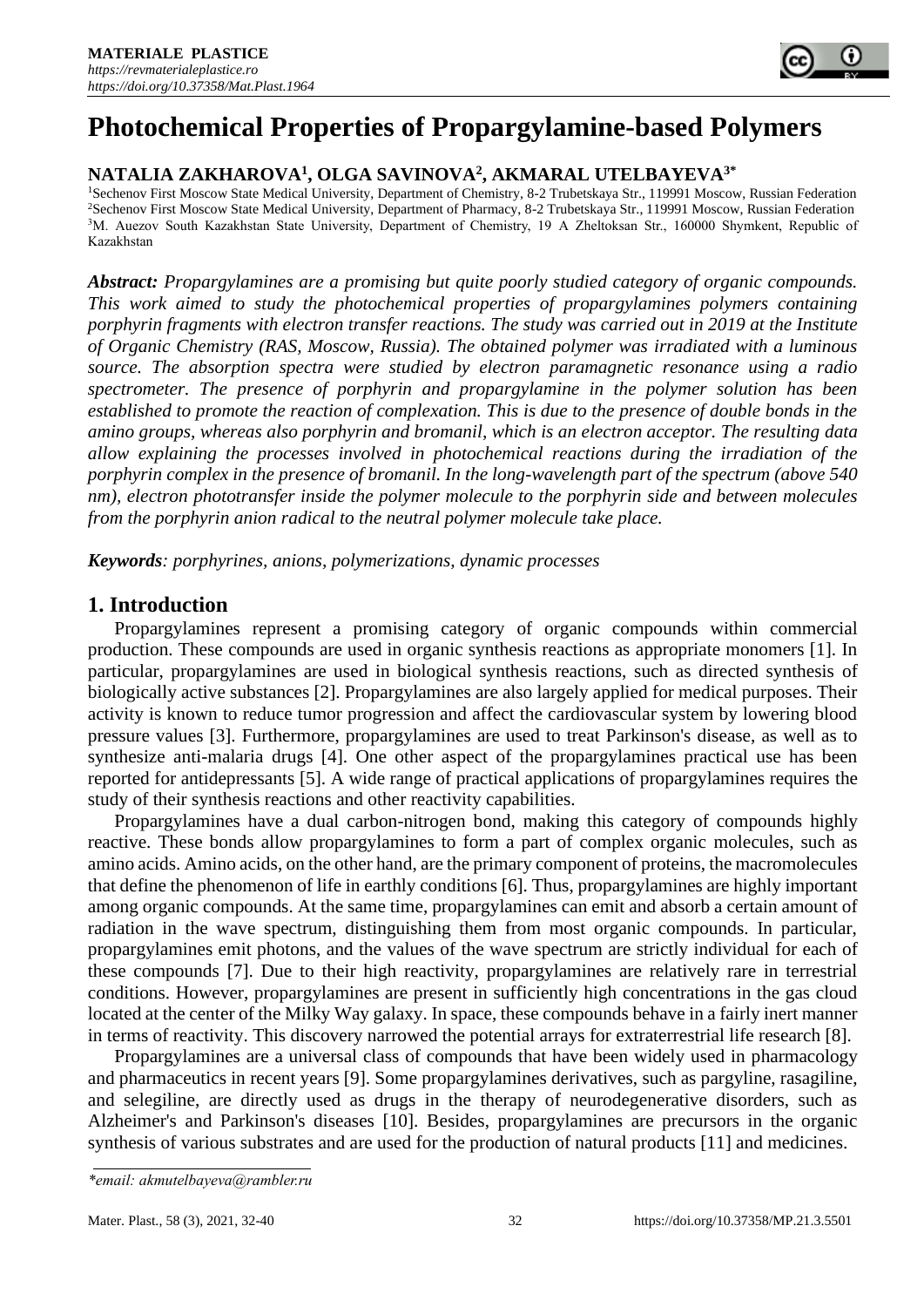

Information on the practical application of propargylamines appeared for the first time in the 1940s-1950s. Further, these truly unique organic compounds found their application in the synthesis of other aliphatic and aromatic organic compounds and heterocycles, in particular oxazoles, imidazoles, pyrazoles, and quinolines [12]. These compounds are obtained through catalytic reactions involving metals and subsequent cycloaddition [13].

Such popularity of applications is due to the unique structure of propargylamines, which are known to consist of an amino group at the beta-position and an alkyne fragment. Compounds with a triple bond between carbon atoms are characterized by high reactivity when these substances can behave as electrophilic substrates [14]. Besides, they serve as electron sources in nucleophilic reactions [15]. The amine part of the propargylnamine molecule enters into nucleophilic reactions and, subsequently, propargylnamines can be susceptible to chemical transformation reactions. Despite the existence of numerous works, there is no sufficient information on their synthesis and reactivity [16]. In this article, the photochemical properties of propargylamines have been studied. It is known that propargylamines can be used as substrates for the production of many organic compounds of extreme importance in the modern chemical industry [17]. Additionally, propargylamines can be subjected to various additional chemical reactions involving metals as catalysts. As a result, derivatives are formed that can be substrates for the synthesis of organic macromolecules with a more complex structure [18]. Propargylamines, which have the simplest structure, are synthesized by simple alkylation reactions, in particular by amination of propargyl halides, phosphates, or triflates. Among the commercially produced propargylamines (including those used in this study), their derivatives can be alkylated with alkyl halides, as it happens in the synthesis of organic compounds, including such drugs as monoamine oxidase or lysinespecific demethylase inhibitors [19]. Another method for the functionalization of propargylamines is the use of reductive amination reactions. Aldehydes and ketones are used in the presence of NaCNBH3 as a reducing agent [20]. Among other synthesis methods, multicomponent reactions and oxidation reactions of tertiary amines are less popular [21]. In addition, the method of stoichiometric attachment of alkyl nucleophiles to imines or enamines is quite widespread. Alkyl nucleophiles are usually formed by reacting alkynes with metals, such as lithium or magnesium. The reaction requires quite adverse conditions such as the absence of water and low temperatures [22]. Furthermore, over the last decade, the addition of alkynes to imines using transition metals as catalysts has gained popularity among the methods for the synthesis of propargylamines [23]. These methods are justified through the use of a large number of catalytic metals such as copper, zinc, silver, and gold.

As shown in this study, the photochemical properties of propargylamines also represent a promising and great research area since the reaction of electron phototransfer at a certain wavelength specifies a practical application, that is, the use as intermediaries between the conversion of solar energy into electricity.

Conjugated polymers have particular relevance for practical applications. These compounds are unique in that their structural parameters, physico-chemical and electrophysical properties can be chemically adjusted [24]. In this work, an attempt was made to determine how solar energy in polymers with conjugated bonds can be converted into electricity. For this purpose, the mechanisms enabling photosynthesis, i.e., the change under of the compound state to separated charges the influence of light rays, were used. The study of these mechanisms is necessary as it enables the development of other energy sources from renewables, such as solar energy. The considered subject is quite relevant since no previous studies have been done in this direction. Available work on propargylamine is more focused on its synthesis [5, 25-27]. Little attention has been given to the photochemical properties of these compounds, which have determined the relevance of the current research.

This work aimed to examine the photochemical properties of polypropargylamines containing porphyrin fragments with electron transfer reactions. The tasks included: a) to study photochemical reactions involving propargylamine aimed at electron transfer in the presence of quinone, which is an electron acceptor; b) to study the absorption spectrum in the reagent system.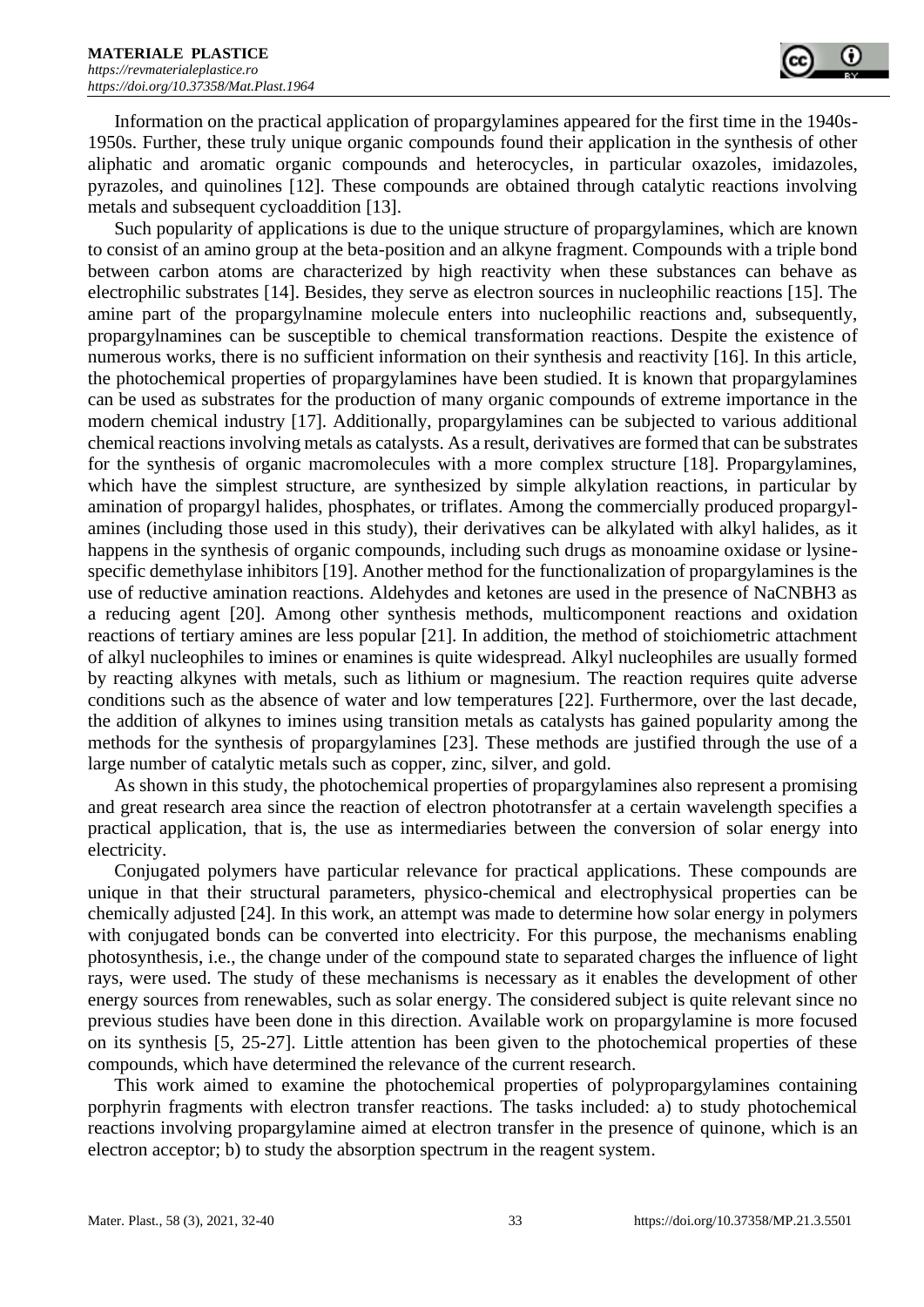

# **2. Materials and methods**

# **2.1. Materials**

The study was carried out in 2019 in N. D. Zelinsky Institute of Organic Chemistry (Moscow, Russia, Russian Academy of Sciences). The polymer used in the experiments contains porphyrin and is derived (polymer) from two compounds: propargylamine and phenylacetin. The amino groups of these compounds contain attached deuteroporphyrin, phylloporphyrin, and rhodoporphyrin. The following compounds were used as reagents: proper propargylamine (98%, manufactured by Fluka, Fluka Chemie Gmbh), methyl alcohol for ultraviolet spectroscopy (chemically pure, grade А, UfaChem, Russia), and chemically pure phenylacetylene (manufactured by Sigma-Aldrich, the USA). Oxalyl chloride (99%), required for the synthesis of deuteroporphyrin acid chloride was purchased from RT Corporation (Russia, [https://reaktivtorg.ru/3375-1/\)](https://reaktivtorg.ru/3375-1/). Chemically pure methylene chloride was purchased there as well [\(https://reaktivtorg.ru/metilen-khloristyy/\)](https://reaktivtorg.ru/metilen-khloristyy/).Bromanil (98%) was purchased from HimReact Corporation, Russia [\(http://www.himreakt.ru/4215/\)](http://www.himreakt.ru/4215/).

### **2.2. Procedures for the synthesis/preparation of a polymeric form of propargylamine**

The synthesis reaction of propargylamine (polymer form, Figure 1) and its co-polymers with phenylacetylene followed by the addition of rhodoporphyrin was carried out according to the schematically illustrated method in Figure 2. The essence of the reaction is to modify the propargylamine polymer with deuteroporphyrin acid chloride, which has been attached to the amino groups of that polymer.

Deuteroporphyrin acid chloride was synthesized by reacting porphyrin with oxalyl chloride. Methylene chloride was used as a reaction medium at standard ambient temperature  $(+21^{\circ}C)$ . In this case, the electron receptor was chemically clean bromanil. Optimal conditions for the synthesis were selected by varying the ratio of the reaction components. The molar ratio of the polymer chain was found to be between 0.12 and 2.00.



**Figure 1.** Polypropargylamine polymer with deuteroporphyrin links attached to amino groups

The polymer maximum yield values were 50% at a minimum ratio of 0.12. The synthesis products are colored and can also be soluble in polar media. The molecular weight of the synthesis products is  $(3^{-4}) \times 10^{3}$ .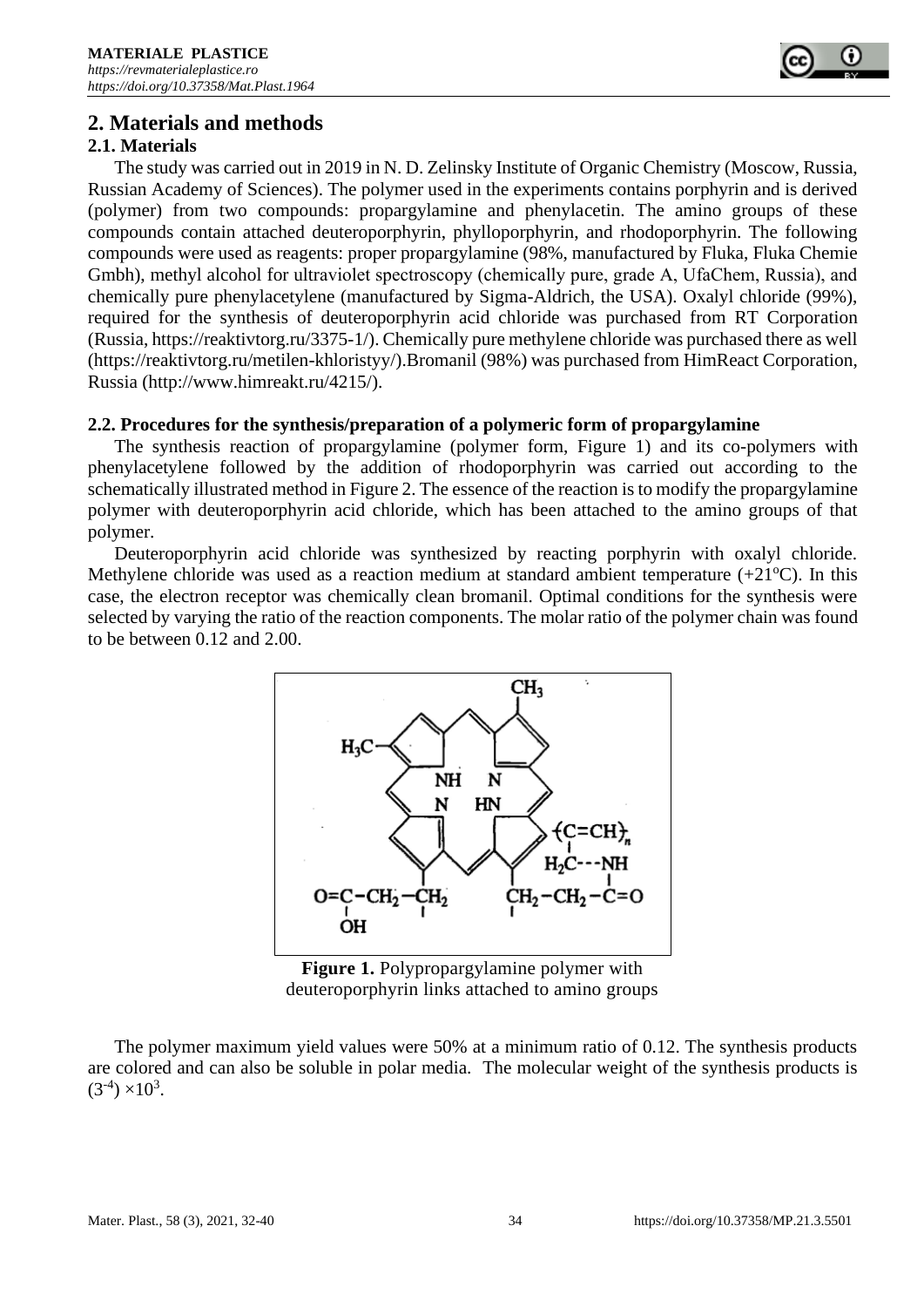

**Figure 2.** Modification of propargylamine with the attachment of deuteroporphyrin acid chloride. Note. DMAP stands for dimethylaminopyridine, and P stands for porphyrin

#### **2.3. The characterizations performed and the equipment used**

The data on the output polymer structure was confirmed by determining the ultraviolet and infrared spectra. The UV spectrum of polyporphyrin represents a superposition of the spectra for two compounds, propargylamine polymer and porphyrin. The values in nm (nanometers) were 260, 310, 395, 495, 529, 565, and 620. For the infrared spectrum, the bands that are characteristic of polyene chains were established. The values in this spectrum were  $1600-1610$  cm<sup>-1</sup> and 3300. The latter band corresponds to the valence vibrations of N-H chemical bonds. The 1600 band is responsible for the presence of the chemical bond C=O in the polymer molecule.

The polymer was irradiated using light from a xenon lamp (modification DKSSh-1000, Russia). The long-wave absorption region within the 540-700 nm range was used, created with a C3C20 light filter (Russia). This lightweight filter has virtually no absorption of the polyene system. By changing the distance between the lamp and the specimen, the intensity of the luminous flux was changed. In this case, the luminous flux intensity indicators were determined using an IMO-2 (Russian) solid-state testometer. The measurement error was within 5%. Electron paramagnetic resonance spectrum was counted using the RE-1306 (Russia) radio spectrometer at 77 K using quartz ampoules. Electron absorption spectra were counted using an automatic recording dual-beam spectrophotometer Specord UV-VIS (Germany).

#### **3. Results and discussions**

Porphyrin and propargylamine in the polymer solution are known to promote the reaction of complex formation. This is due to the presence of conjugated double bonds in the amino groups, fragments of porphyrin, as well as bromanil, which is a pronounced electron acceptor.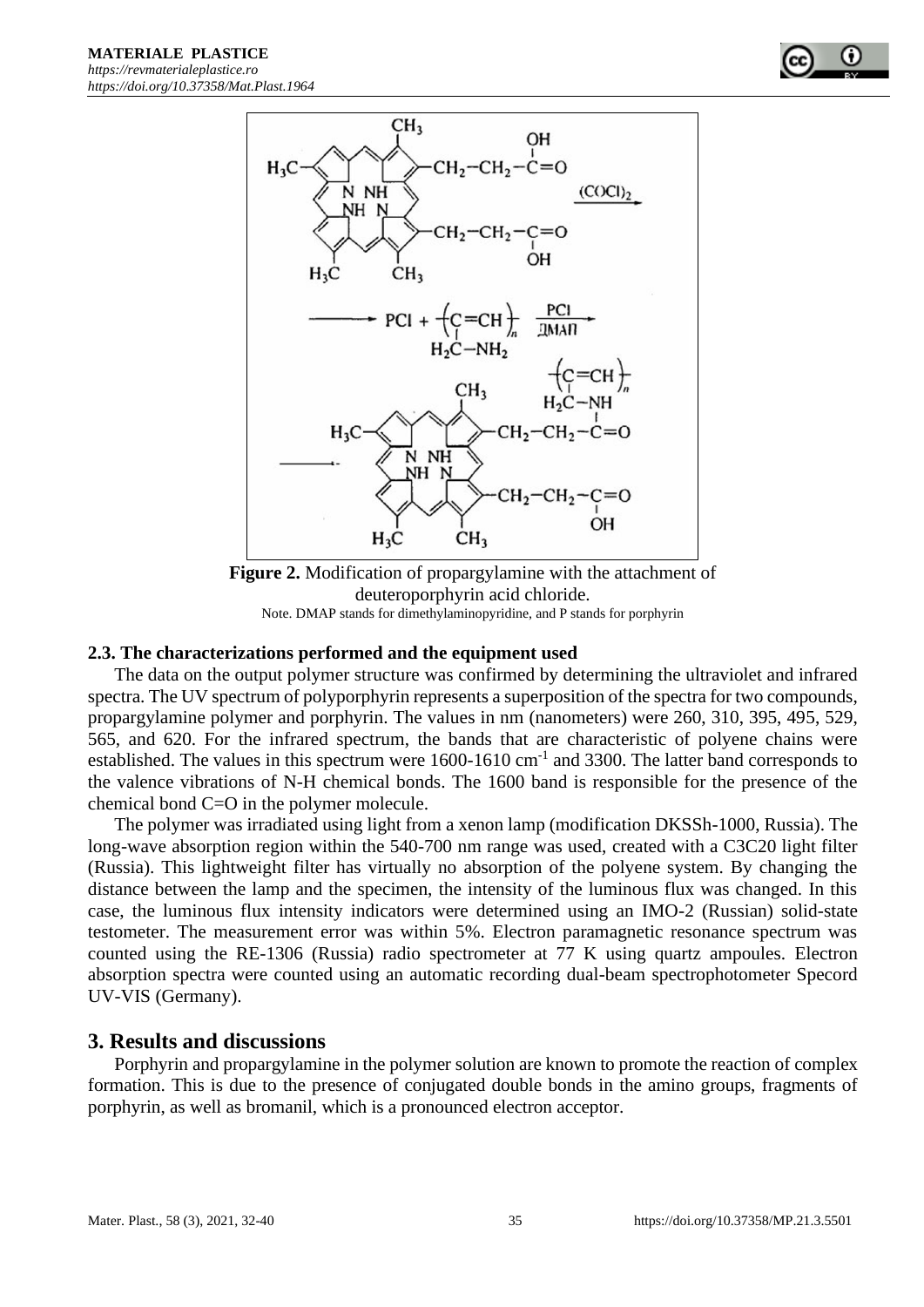

Figure 3. Electronic absorption spectra obtained in methanol solution. 1 – propargylamine polymer, 2 – propargylamine,  $3$  – bromanil,  $4$  – porphyrin polymer of propargylamine and bromanil  $(5, 6)$ , 7 – porphyrin and bromanil, 8 – porphyrin. 1–5, 8 – spectra before irradiation, 6, 7 – spectra after irradiation with light at a wavelength of 540 nm and temperature of 77 K

A band at 355 nm was observed in the absorption spectrum, which can be attributed to complexation when charge transfer between bromanil and polymer amino groups takes place. Figure 3 shows the absorption spectra of the polymer propargylamine, propargylamine, bromanil, and the complex formed by propargylamine and bromanil. The 350 nm absorption band is visible in spectrum 4 but is absent in spectrum 2, corresponding to propargylamine and in spectrum 3 (bromanil). Thus, the appearance of the band can be explained by the formation of a polymer-bromanil complex when the charge transfers between bromanil and the amino groups of propargylamine. In calculations using mole ratios and taking into account the monomeric link, the complex has been established to have a composition of 1 : 1, and the complexation is in equilibrium at  $K = 3.8 \times 102$  L/mol. These data were obtained using the Benesi-Gildebrand method.

Apparently, the polymer chain apparently does not participate in the reaction of complex formation, which is based on the data where the band location corresponding to the  $\pi$  -  $\pi^*$  transition does not change. This transition takes place in the region of 420 nm and is associated with the poly-conjugation system. No new bands were detected in the long-wavelength region. Thus, the band in the region of 420 nm was attributed to absorption, comparing the absorption spectra for propargylamine (spectrum 2, Figure 3) and the polymer (spectrum 1, Figure 3).

Small values of equilibrium complexation might explain the absence of bands in the absorption spectra like during complexation between bromanil and porphyrin bonds in the polymer composition. Another possible reason is the absorption spectra overlapping of the complex and its components. Similarly, absorption spectra were not recorded in the reaction of complex formation between bromanil and phenyl complexes. This is due to the presence of electron donors with more pronounced properties in the structure of the porphyrin complex.

The irradiation with a wavelength greater than 540 nm promotes the formation of radical anions of the porphyrin complex. In this case, an electron paramagnetic resonance signal is recorded. Figure 4 shows that the second-order reaction of electron phototransfer is carried out depending on the intensity of the luminous flux.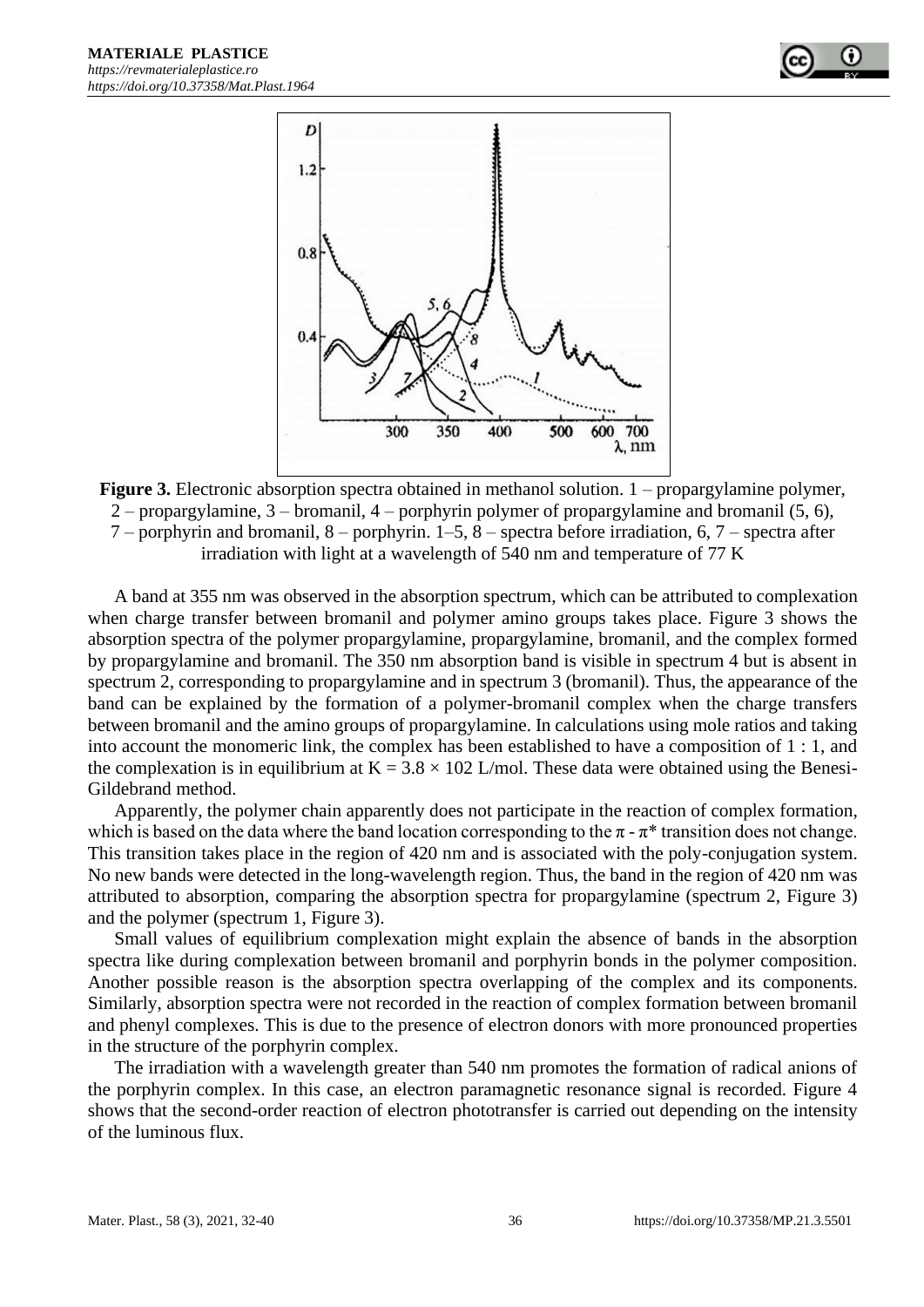



**Figure 4.** The signal intensity of electron paramagnetic resonance (I axis) and the optical density (D axis) of anion radicals as the function of irradiation period (t) by light with a wavelength of 540 nm. Light intensity indices  $I \times 103 = 6.0$  (1, 1), 5.5 (2, 2), 3.5 (3, 3), 2.0  $(4, 4)$  J/cm<sup>2</sup>. Designations: circles – irradiation of porphyrin polymer, triangles – solution of porphyrin and bromanil, squares – minimum values of the anion-radical yield of porphyrin polymer

Figure 5 shows that the slope value I is equal to 2, which may be a consequence of the two-quantum mechanism of anion radicals formation in the porphyrin parts of the polymer molecule.





During irradiation of porphyrin and bromanil solution at a wavelength of more than 540 nm temperature of 77 K, an ion-radical salt is formed. Therefore, a band in the 382 nm region is formed in spectrum 7 (Figure 3) as a consequence of the bromanil radical anion formation. Figure 4 also shows the dependence between the optical density of the bromanil absorption band and the irradiation time, taking into account its intensity. Straight line 2 in Figure 5 corresponds to the first order of the reaction in terms of light intensity. That is, the photodeposition of charges occurs according to the  $1<sup>st</sup>$  quantum principle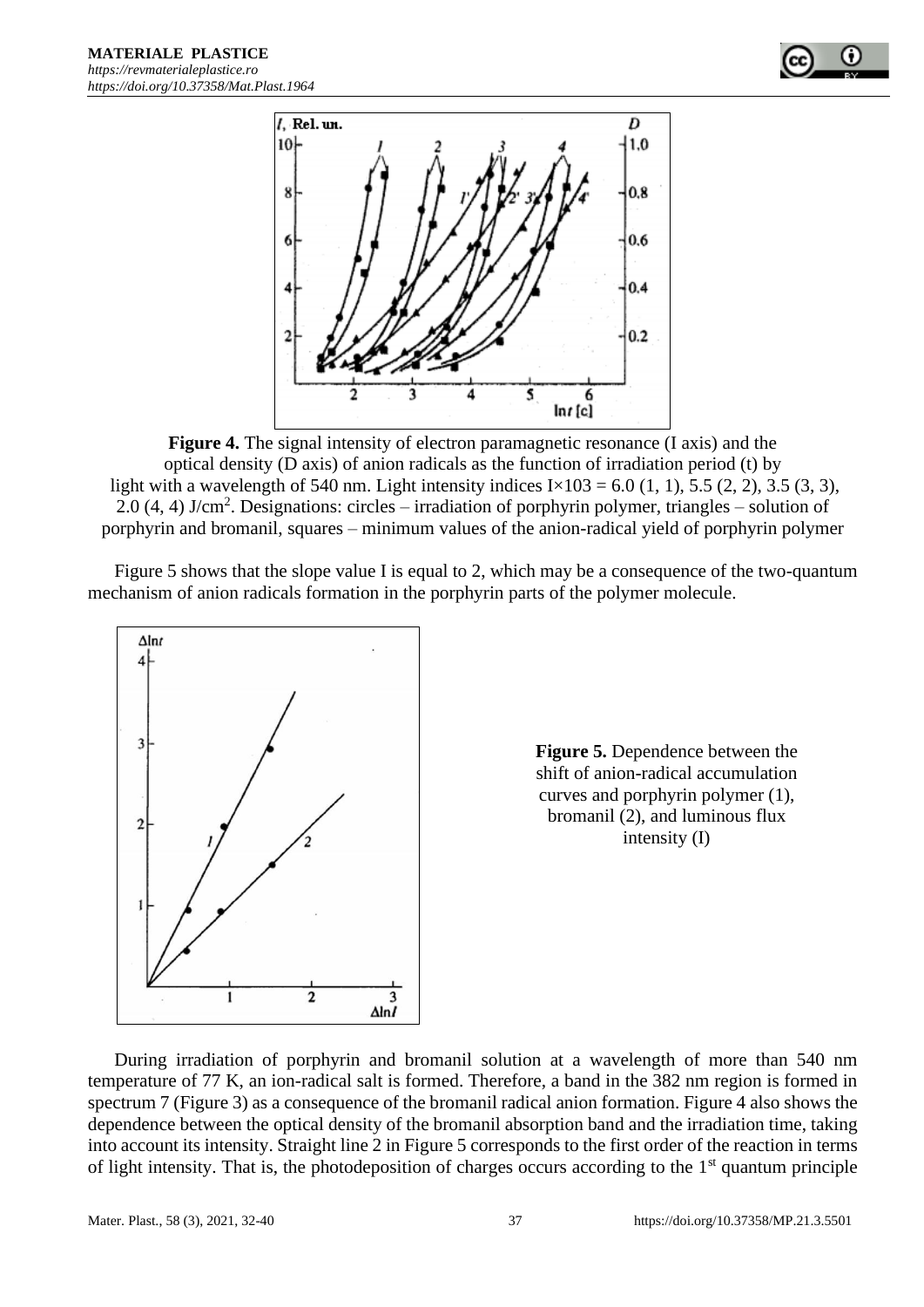

when electron transfers from porphyrin to bromanil.

Bromanil anion radicals are not evident in the absorption spectra when the porphyrin polymer is irradiated in the presence of bromanil. This may indicate a greater probability of intramolecular electron transfer from the polycoupled system to the porphyrin component compared to the other option like electron transfer to bromanil. One minute after switching off the light source, the spectra of porphyrin were not detected anymore. A band was detected in the 382 nm region, which is a characteristic of the bromanil anion radical.

The data obtained allow explaining the processes of chemical reactions that occur, in particular, during the irradiation of the porphyrin complex in the presence of bromanil. Apparently, the absorption of the first quantum of light inside the molecule involves electron transfer. As a result, a complex is formed, where the porphyrin component is negatively charged, and the propargylamine component is positively charged. Once the second quantum of light is absorbed, an electron phototransfer from the anion to the neutral part, the porphyrin complex, takes place, resulting in the formation of negatively charged porphyrin-polymer molecules in which the porphyrin carries the charge. The acceptor, which is bromanil, takes the electron with the subsequent formation of the anion- radical form. This reaction takes place in the absence of light.

#### **4. Conclusions**

It has been established that photoexcitation of the porphyrin-propargyl polymer takes place in the presence of bromanil. The following sequence of reactions takes place in the long-wave part of the spectrum (over 540 nm): electron phototransfer inside the polymer molecule to the porphyrin part, followed by electron phototransfer between molecules from the porphyrin anion radical to a neutral polymer molecule with the subsequent formation of porphyrin polymer and porphyrin-polymer<sup>+</sup> ions. In the absence of light, the electron transfer reaction from the porphyrin- polymer anion to the bromanil molecule takes place, resulting in the formation of the bromanil-radical anion.

As a result of the reaction, the system is stabilized, with the negative charge located on the bromanil electron acceptor. The positive charge is distributed along the entire length of the polymer chain. Polyconjugated systems involving porphyrin are convenient model systems for the study of reactions corresponding to primary charge separation processes. Polyconjugated systems are, thus, directly involved in charge transfer and photodetachment processes. At the same time, charge stabilization occurs in the polymer macromolecule, in case of charge separation. Undoubtedly, this increases the efficiency of separation of differently charged porphyrin macromolecules.

#### **References**

1.BARANYI, M., PORCEDDU, P.F., GÖLÖNCSÉR, F., KULCSÁR, S., OTROKOCSI, L., KITTEL, Á., PINNA, A., FRAU, L., HULEATT, P.B., KHOO, M.-L., CHAI, C.L.L., DUNKEL, P., MÁTYUS, P., MORELLI, M., SPERLÁGH, B., Novel (Hetero) arylalkenyl propargylamine compounds are protective in toxin-induced models of Parkinson's disease, *Molec. Neurodegener.*, **11**(1), 2016, 1-21.

2.ZINDO, F.T., JOUBERT, J., MALAN, S.F., Propargylamine as functional moiety in the design of multifunctional drugs for neurodegenerative disorders: MAO inhibition and beyond. *Fut. Medicin. Chem*., **7**(5), 2015, 609-629.

3.BAR-AM, O., AMIT, T., WEINREB, O., YOUDIM, M.B., MANDEL, S., Propargylamine containing Compounds as modulators of proteolytic cleavage of amyloid protein precursor: involvement of MAPK and PKC activation, *J. Alzheimer's Dis.*, **21**(2), 2010, 361-371.

4.BOLEA, I., GELLA, A., UNZETA, M., Propargylamine-derived multitarget-directed ligands: fighting Alzheimer's disease with monoamine oxidase inhibitors. *J. Neural Transmiss*., **120**(6), 2013, 893-902.

5.MAO, F., LI, J., WEI, H., HUANG, L., LI, X., Tacrine–propargylamine derivatives with improved acetylcholinesterase inhibitory activity and lower hepatotoxicity as a potential lead compound for the treatment of Alzheimer's disease, *J. Enzyme. Inhib. & Medic. Chem*., **30**(6), 2015, 995-1001.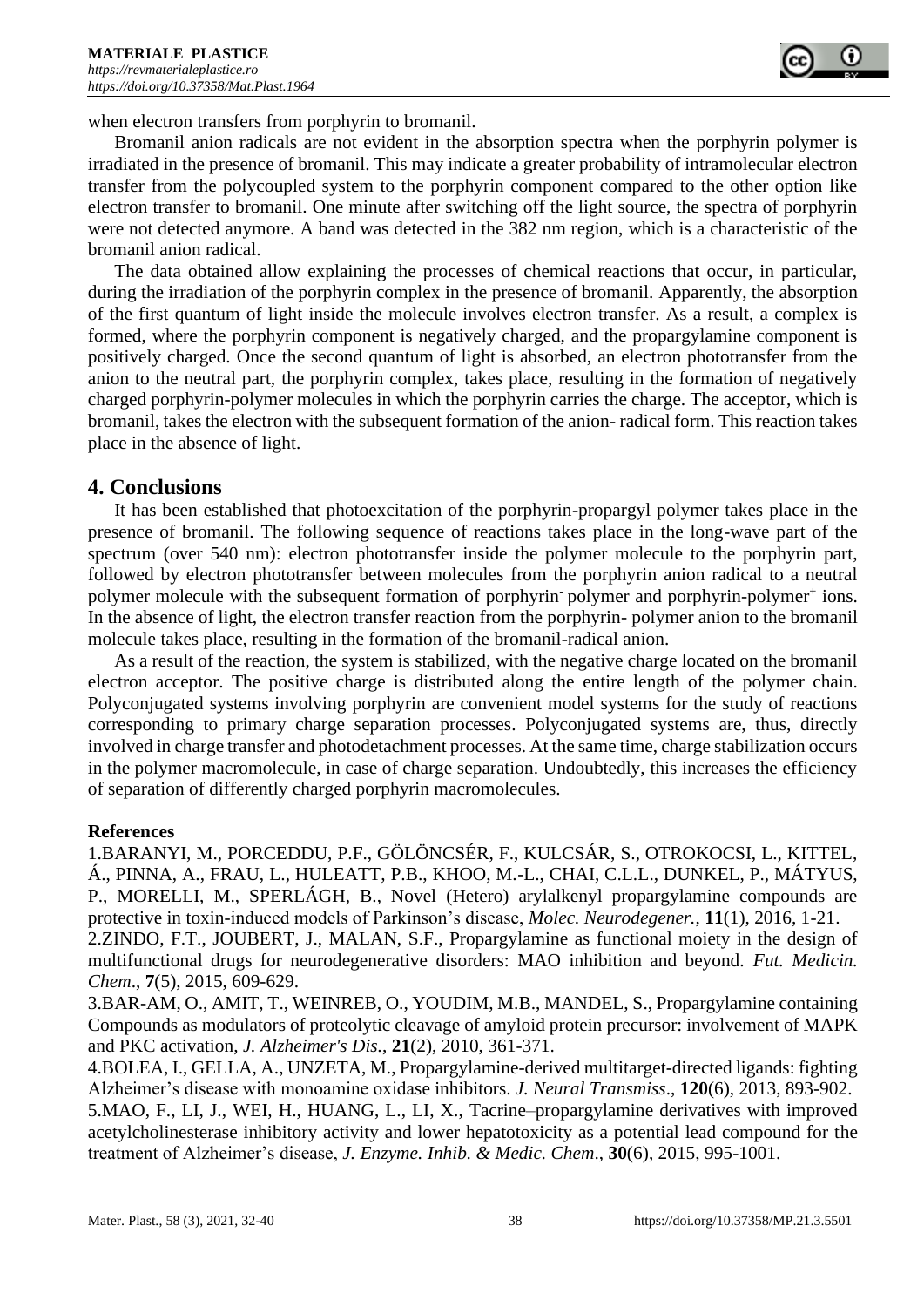6.MARCO-CONTELLES, J., UNZETA, M., BOLEA, I., ESTEBAN, G., RAMSAY, R.R., ROMERO, A., MARTÍNEZ-MURILLO, R., CARREIRAS, M.C., ISMAILI, L., ASS234, as a new multi-target directed propargylamine for Alzheimer's disease therapy. *Front. Neurosci.*, **10**, 2016, 294.

7.ÖZGERIŞ, B., AKSU, K., TÜMER, F., GÖKSU, S. Synthesis of dopamine, rotigotin, ladostigil, rasagiline analogues 2-amino-4, 5, 6-trimethoxyindane, 1-amino-5, 6, 7-trimethoxyindane, and their sulfamide derivatives. *Synthetic Commun*., **45**(1), 2015, 78-85.

8.BIZZOCCHI, L., PRUDENZANO, D., RIVILLA, V.M., PIETROPOLLI-CHARMET, A., GIULIANO, B.M., CASELLI, P., MARTÍN-PINTADO, J., JIMÉNEZ-SERRA, I., MARTÍN, S., REQUENA-TORRES, M.A., RICO-VILLAS, F., ZENG, S., GUILLEMIN, J.-C. Propargylimine in the laboratory and in space: millimetre-wave spectroscopy and its first detection in the ISM. *Astron. & Astroph*., **640**, 2020, A98.

9.SCHMITT, M.L., HAUSER, A.T., CARLINO, L., PIPPEL, M., SCHULZ-FINCKE, J., METZGER, E., WILLMANN, D., YIU, T., BARTON, M., SCHÜLE, R., SIPPL, W., JUNG, M., Nonpeptidic propargylamines as inhibitors of lysine specific demethylase 1 (LSD1) with cellular activity, *J. Medicin. Chem*., **56**(18), 2013, 7334-7342.

10.LI, C.J., The development of catalytic nucleophilic additions of terminal alkynes in water, *Account Chem. Res*., **43**(4), 2010, 581-590.

11.PESHKOV, V.A., PERESHIVKO, O.P., VAN DER EYCKEN, E.V., A walk around the A 3 coupling, *Chem. Society Rev*., **41**(10), 2012, 3790-3807.

12.CHEN, H., YU, W., GUO, X.H., MENG, W.D., HUANG, Y.G., Facile synthesis of α-difluoromethyl α-propargylamines from CF2H-substituted N-tert-butanesulfinyl ketimines. *Chinese Chem. Lett*., **23**(3), 2012, 277-280.

13.QI, R., WANG, X.N., DEKORVER, K.A., TANG, Y., WANG, C.C., LI, Q., LI, H., LV, M.-C., YU, Q., HSUNG, R.P., A convenient synthesis of  $\gamma$ –amino-ynamides via additions of lithiated ynamides to aryl imines. Observation of an aza-meyer-schuster rearrangement, *Synthesis,* **45**(13), 2013, 1749-1758. 14.XIAO, K.J., WANG, A.E., HUANG, P.Q., Direct transformation of secondary amides into secondary amines: triflic anhydride activated reductive alkylation, *Angewandte Chemie,* **124**(33), 2012, 8439-8442. 15.HUANG, P.Q., HUANG, Y.H., XIAO, K.J., WANG, Y., XIA, X.E., A general method for the onepot reductive functionalization of secondary amides, *J. Org. Chemist*., **80**(5), 2015, 2861-2868.

16.DINDULKAR, S.D., KWAN, B., LIM, K.T., JEONG, Y.T., An eco-sustainable green approach for the synthesis of propargylamines using LiOTf as a reusable catalyst under solvent-free condition, *J. Chem. Sci*., **125**(1), 2013, 101-107.

17.XU, H.C., CHOWDHURY, S., ELLMAN, J.A., Asymmetric synthesis of amines using tertbutanesulfinamide., *Nat. Prot*., **8**(11), 2013, 2271-2280.

18.KAUR, P., SHAKYA, G., SUN, H., PAN, Y., LI, G., Chiral N-phosphonyl imine chemistry: an efficient asymmetric synthesis of chiral N-phosphonyl propargylamines, *Org. & Biomolec. Chem*., **8**(5), 2010, 1091-1096.

198.VERRIER, C., CARRET, S., POISSON, J.F., Asymmetric addition of alkoxy ethynyl anion to chiral N-sulfinyl imines, *Org. Lett*., **14**(19), 2012, 5122-5125.

20.JORDAN, S., STARKS, S.A., WHATLEY, M.F., TURLINGTON, M., Highly stereoselective synthesis of terminal chloro-substituted propargylamines and further functionalization, *Org. Lett*., **17**(19), 2015, 4842-4845.

21.JAEKEL, M., QU, J., SCHNITZER, T., HELMCHEN, G., Addition of organometallic reagents to chiral n‐methoxylactams: enantioselective syntheses of pyrrolidines and piperidines, *Chemistry–A Europ. J.*, **19**(49), 2013, 16746-16755.

22.YE, L., HE, W., ZHANG, L., A Flexible and Stereoselective Synthesis of Azetidin‐3‐ones through Gold‐Catalyzed Intermolecular Oxidation of Alkynes, *Angewandte Chemie*, **123**(14), 2011, 3294-3297. 23.LAUDER, K., TOSCANI, A., SCALACCI, N., CASTAGNOLO, D., Synthesis and reactivity of propargylamines in organic chemistry, *Chem. Rev*., **117**(24), 2017, 14091-14200.